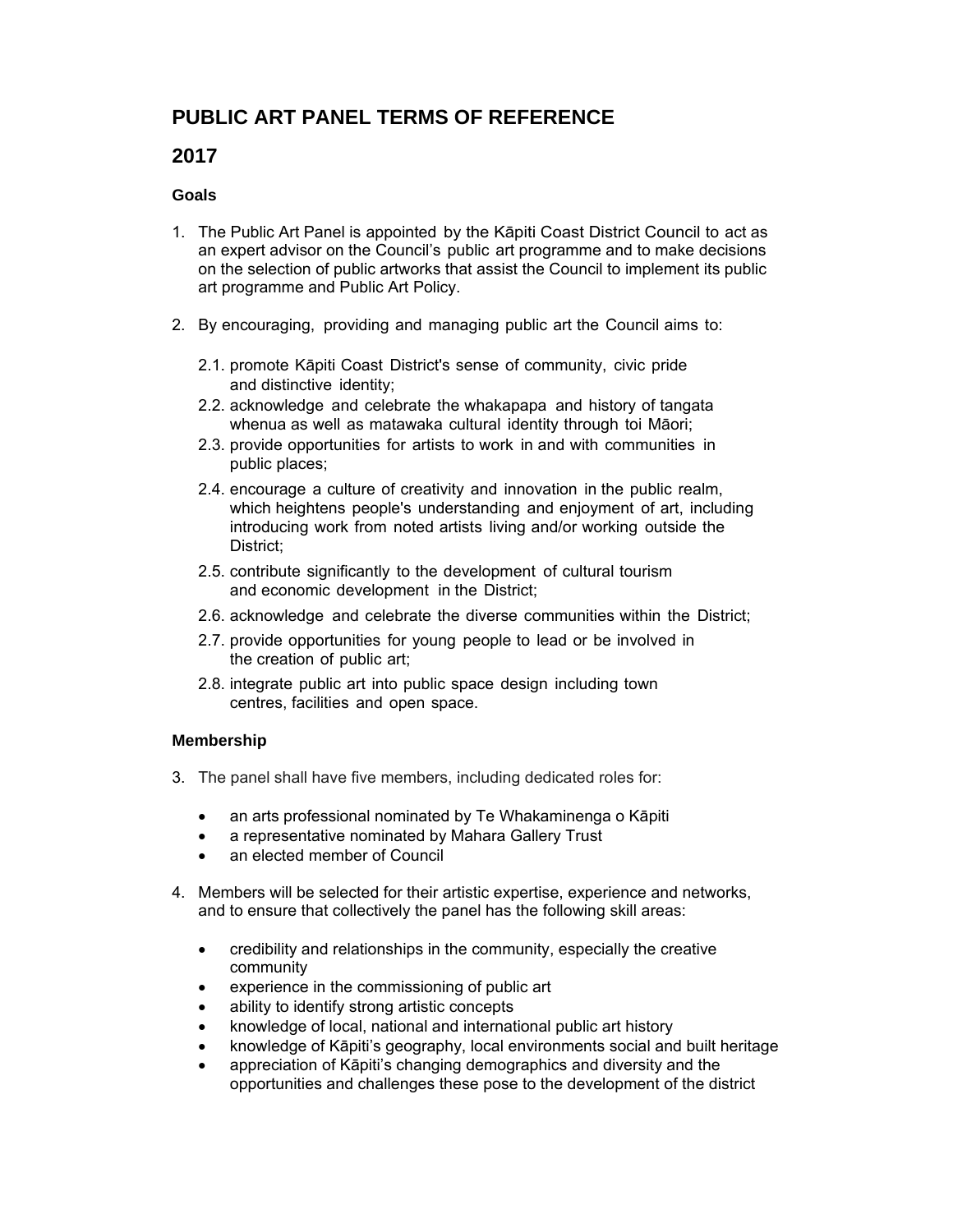- a globally informed perspective of the role creativity plays in place-making and transformation
- commitment to understanding the principles of Te Tiriti o Waitangi
- knowledge of tikanga Māori and toi Māori
- 5. Council staff will manage the Council's public art programme, facilitate engagement, and provide secretariat support to the Public Art Panel.

#### **Appointment Process**

- 6. Council will appoint one of its elected members to the panel.
- 7. The Public Art Panel will be appointed by the Council from a shortlist prepared by Council staff in response to expressions of interest and nominations from Te Whakaminenga o Kāpiti and Mahara Gallery.
- 8. Expressions of interest for two positions on the Public Art Panel will be called for through advertising.

#### **Tenure**

9. Members of the Public Art Panel are appointed for a three-year term that coincides with the then current Council triennium.

#### **Roles and Responsibilities**

- 10. The panel will appoint a Chair at its first meeting of each triennium.
- 11. The role of the Public Art Panel is to provide input into the Council's public art programme, including advising on:
	- Site priorities and selection;
	- Timelines;
	- Strategic aims;
	- Budget utilisation;
	- Artworks to be deaccessioned or relocated;
	- External proposals, bequests, donations or loans of artwork for public spaces;
	- Protocols for artwork opening/unveiling, relocation and removal.
- 12. The Public Art Panel is authorised to determine the following:
	- Commissioning processes, artist selection methods and brief development;
	- Selecting artists to respond to a brief, and reviewing expressions of interest;
	- Approving artist concepts and detailed designs for the production of public artworks.
- 13. Recommendations and progress reports to Council or delegated committee will be developed by Council staff with advice from the panel.

#### **Meetings**

14. Meetings will be held as required.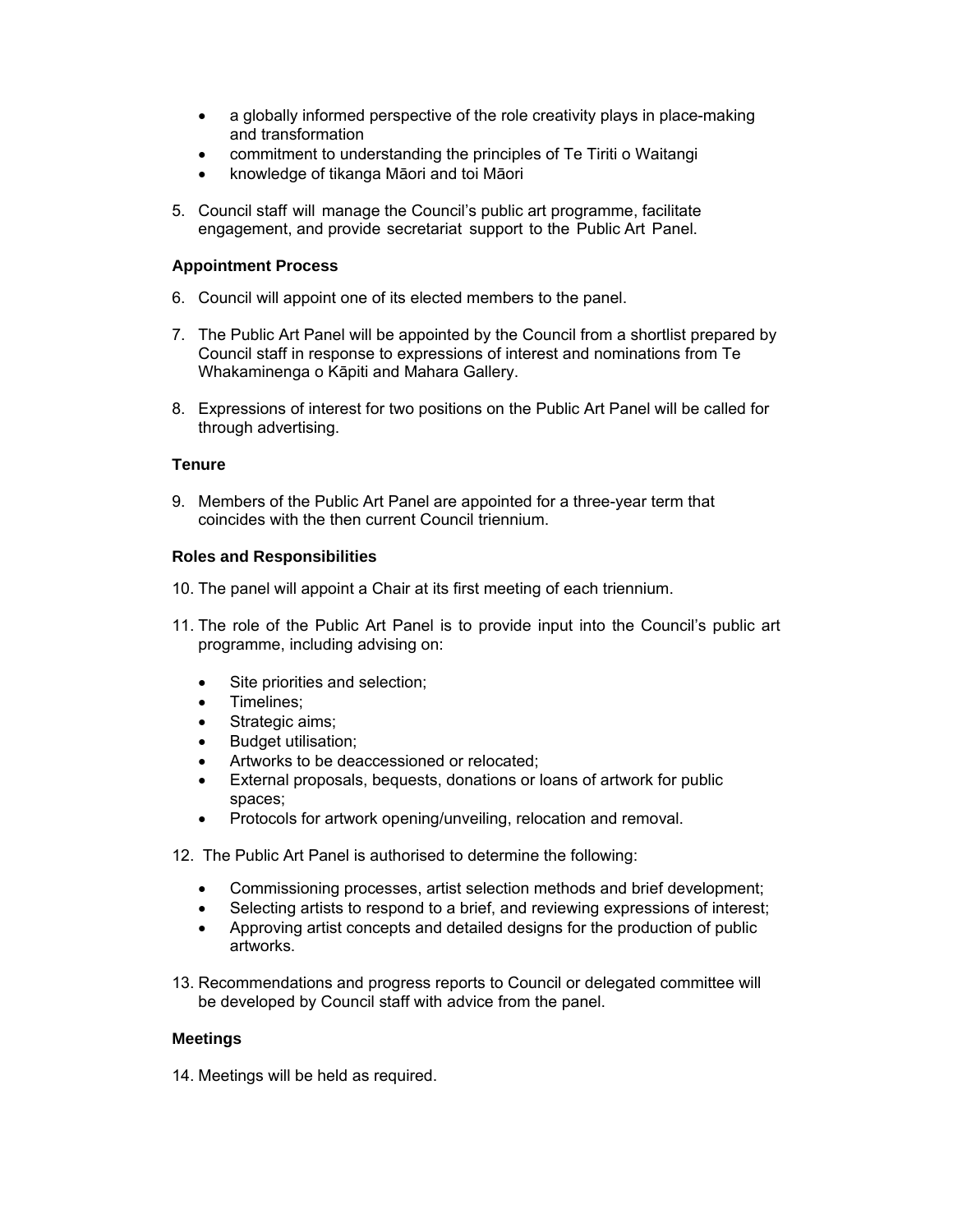- 15. The quorum of the meeting shall be a simple majority of the panel. Recommendations and decisions of the panel are made by a simple majority of those present, except that decisions about selection of a public artwork must be a unanimous decision of the full panel.
- 16. Each member has one equal vote.
- 17. Any member who is absent from three consecutive meetings of the panel without leave of absence from the panel, or without reason satisfactory to the panel, shall cease to be a member of the panel.
- 18. Meeting agendas, minutes and arrangements (notifications, room bookings and so on) will be made by Council staff. Meetings will not generally be open to the public (unless the panel chooses to make a meeting public).

#### **Process and Jurisdiction**

- 19. The Public Art Panel will provide advice and input for the development of Council's public art programme.
- 20. Once the public art programme has been approved the Public Art Panel have delegated authority to select public artworks provided that:
	- The location and priority for the artwork has been approved by the Council;
	- The cost of the artwork is within the approved budget;
	- The decision of the Public Art Panel is unanimous.
- 21. The Public Art Panel's recommendations and decisions must be developed with reference to and in accordance with the Council's Strategy for Supporting the Arts (April 2012), the Council's Public Art Policy (August 2013) and the Council's public art acquisitions budget and approved programme.
- 22. The Public Art Panel should ensure that recommendations and decisions are made with due regard to New Zealand laws including those regarding copyright, censorship and obscenity.
- 23. Council will enter into formal agreements with artists and suppliers.
- 24. The Public Art Panel can advise Council staff on public communications and engagement plans. The Public Art Panel cannot make public statements on behalf of the Council.

#### **Remuneration**

25. Membership is a voluntary role, and there will be no remuneration for members' time, or for attendance at meetings.

#### **Resources and budget**

- 26. Council will make available meeting rooms and any Council-owned presentation equipment required for meetings.
- 27. There is no Council operating budget allocated to the Public Art Panel. Council staff time will be met from existing operating budgets.